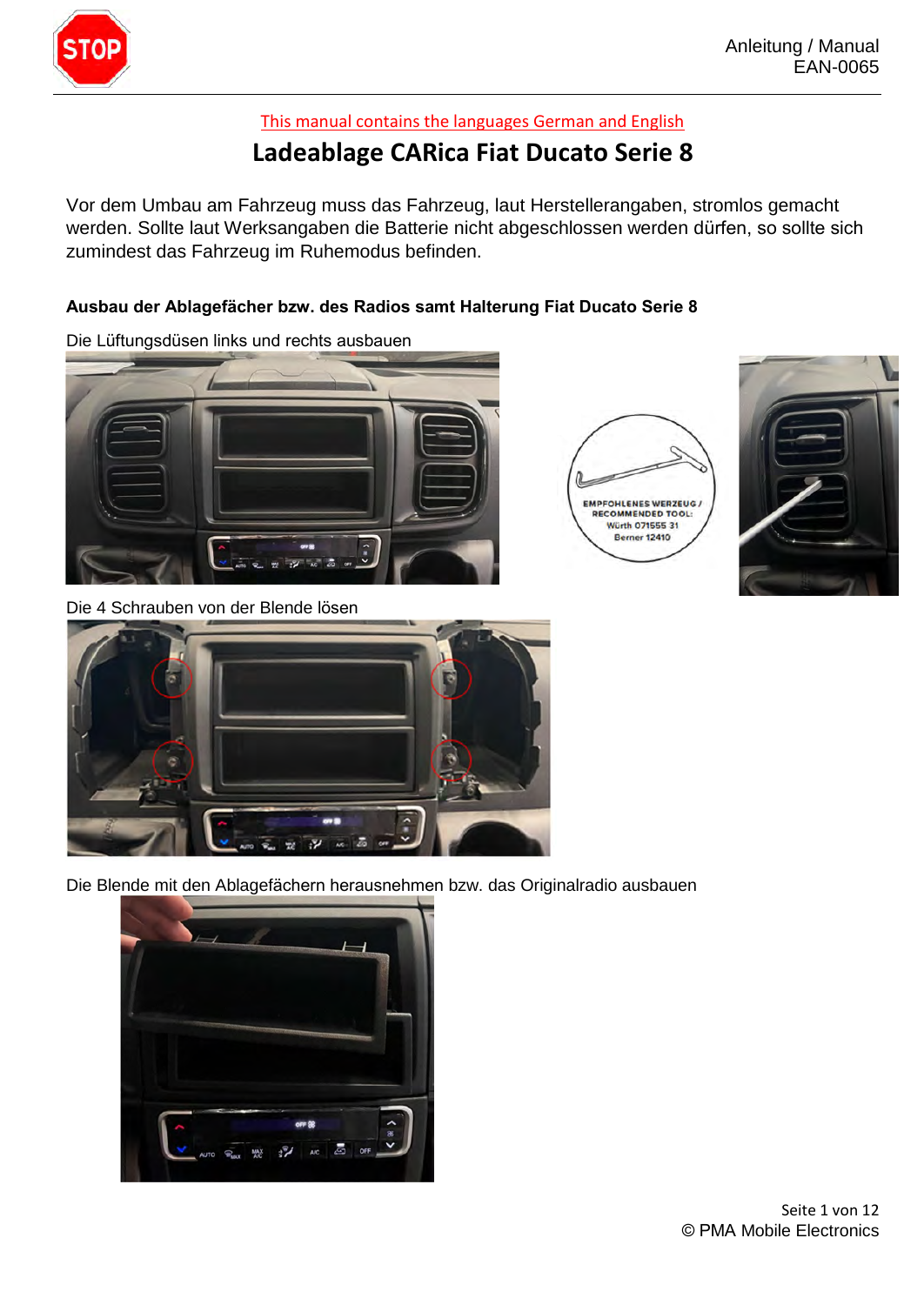

### **Ausbau der Ablage am Armaturenbrett**

Ausbau der Ablage am Armaturenbrett<br>Originale Ablage entfernen:<br>Die 2 vorderen Schrauben lösen. Diese befinden sich unterhalb der originalen <mark>Originale Ablage entfernen:</mark><br>Die 2 vorderen Schrauben lösen. Diese befinden sich unterhalb der originalen<br>Ablage (mit roten Pfeilen markiert). Anschließend kann die Ablage nach oben herausgenommen werden.





#### **Ausbau des Notizblock-Tablet-Halters**

zussen des Rom±sroch Pasion nanors<br>**Ausbau vom Notizblock-Tablet-Halter**<br>Die 2 vorderen Schrauben lösen. Diese befinden sich unterhalb vom **Ausbau vom Notizblock-Tablet-Halter**<br>Die 2 vorderen Schrauben lösen. Diese befinden sich unterhalb vor<br>Notizblock-Tablet-Halter. Anschließend müssen die 2 hinteren Notizblock-Tablet-Halter. Anschließend müssen die 2 hinteren<br>Schrauben gelöst werden (rote Pfeile im Bild). Um diese besser zu Notizblock-Tablet-Halter. Anschließend müssen die 2 hinteren<br>Schrauben gelöst werden (rote Pfeile im Bild). Um diese besser zu<br>erreichen empfiehlt es sich den Halter zu öffnen. Nachdem alle Schrauben gelöst sind kann der Notizblock-Tablet-Halter abgenommen erreichen em<br>Schrauben ge<br>werden.



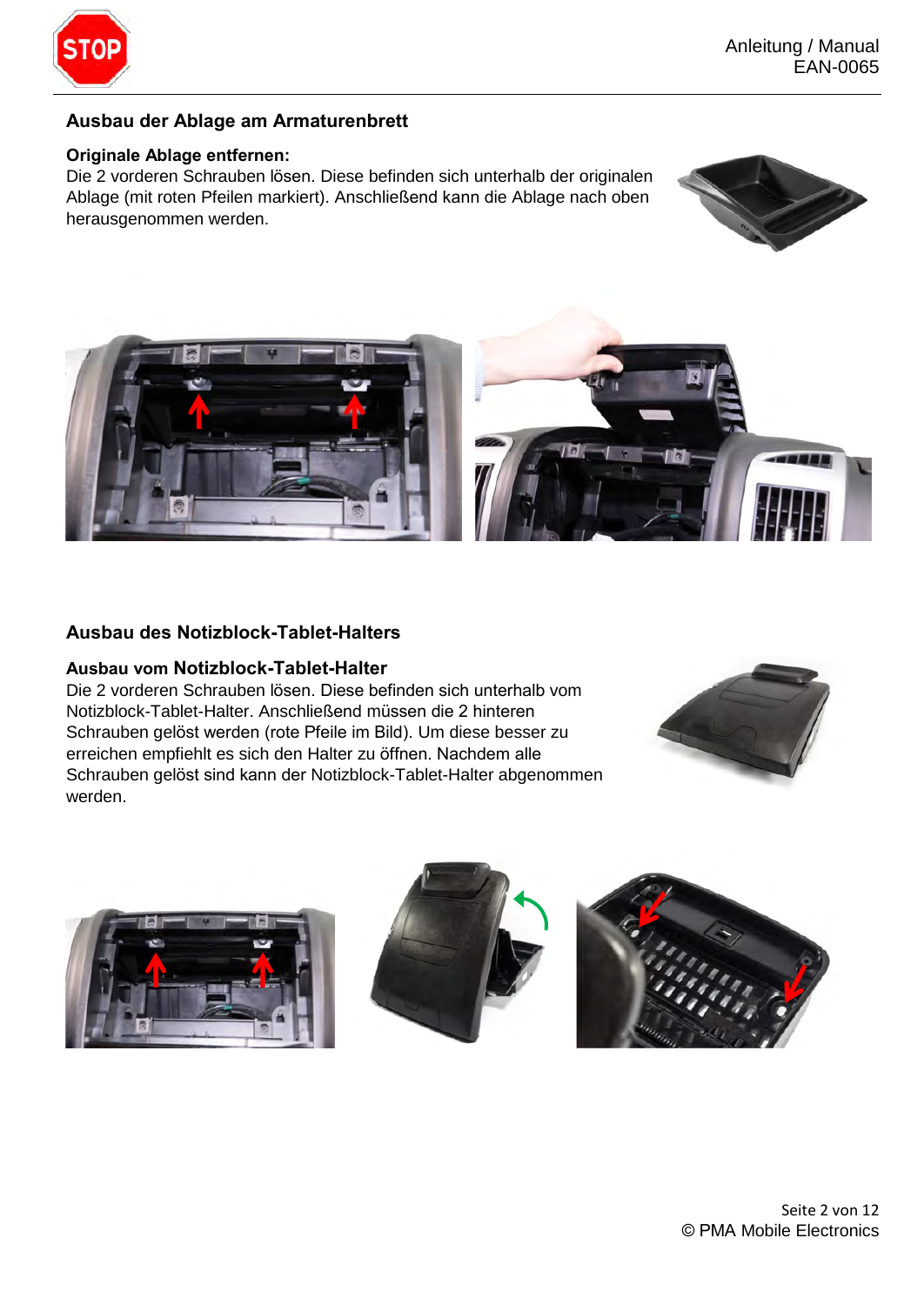

## **Vorbereitung der CARica zum Einbau**

CARica Zusatzfunktionen installieren:<br>Je nach Konfiguration liegt ein USB-Verlängerungskabel mit einem 2. Steckanschluss bei. **CARica Zusatzfunktionen installieren:**<br>Je nach Konfiguration liegt ein USB-Verlängerungskabel mit einem 2. Steckanschluss bei.<br>Das Kabel mit den Steckern durch die Öffnung führen. Die Buchsen müssen bündig mit der CARica abschlieflen. Danach von hinten den beiliegenden Schraubring anbringen und mit der Hand festziehen. Wichtig: Es wird empfohlen die Buchsen horizontal anzubringen!



Optional kann die CARica auch verschraubt werden. Dazu müssen noch die 2 Halteklammern angebracht werden.



## **Montage der CARica**

Kabel verlegen und Verkleidung wieder anbringen:<br>Unter der Antirutschmatte vom Getränkehalter befindet sich eine Torx Schraube, diese muss gelöst werden. Anschlieflend mit einem Kunststoffkeil vorsichtig die Kunststoffverkleidung am Schalthebel und an Unter der Antirutschmatte vom Getränkehalter befindet sich eine Torx Schraube, diese muss gelöst<br>werden. Anschließend mit einem Kunststoffkeil vorsichtig die Kunststoffverkleidung am Schalthebel und an<br>dem Warnblinkschalte werden. Anschließend mit einem Kunststoffkeil vorsichtig die Kunststoffverkleidung am Schalthebel und an<br>dem Warnblinkschalter lösen. Unter dem Zigarettenanzünder den mitgelieferten Kabelsatz anschließen und<br>den originalen im Radioschacht zu fassen ist. den originalen Stecker mit dem Kabelsatz verbinden. Den Kabelsatz nach vorne durchführen sodass dieser en onginalen Stecker mit dem Rabelsatz verbinden. Den Rabelsatz nach vorhe durchlunten<br>m Radioschacht zu fassen ist.<br>**1PP**: Kabelende aus dem Radioschacht 10cm heraushängen lassen. Anschließend die

Kunststoffabdeckungen wieder in umgekehrter Reihenfolge zusammensetzen.



Seite 3 von 12 © PMA Mobile Electronics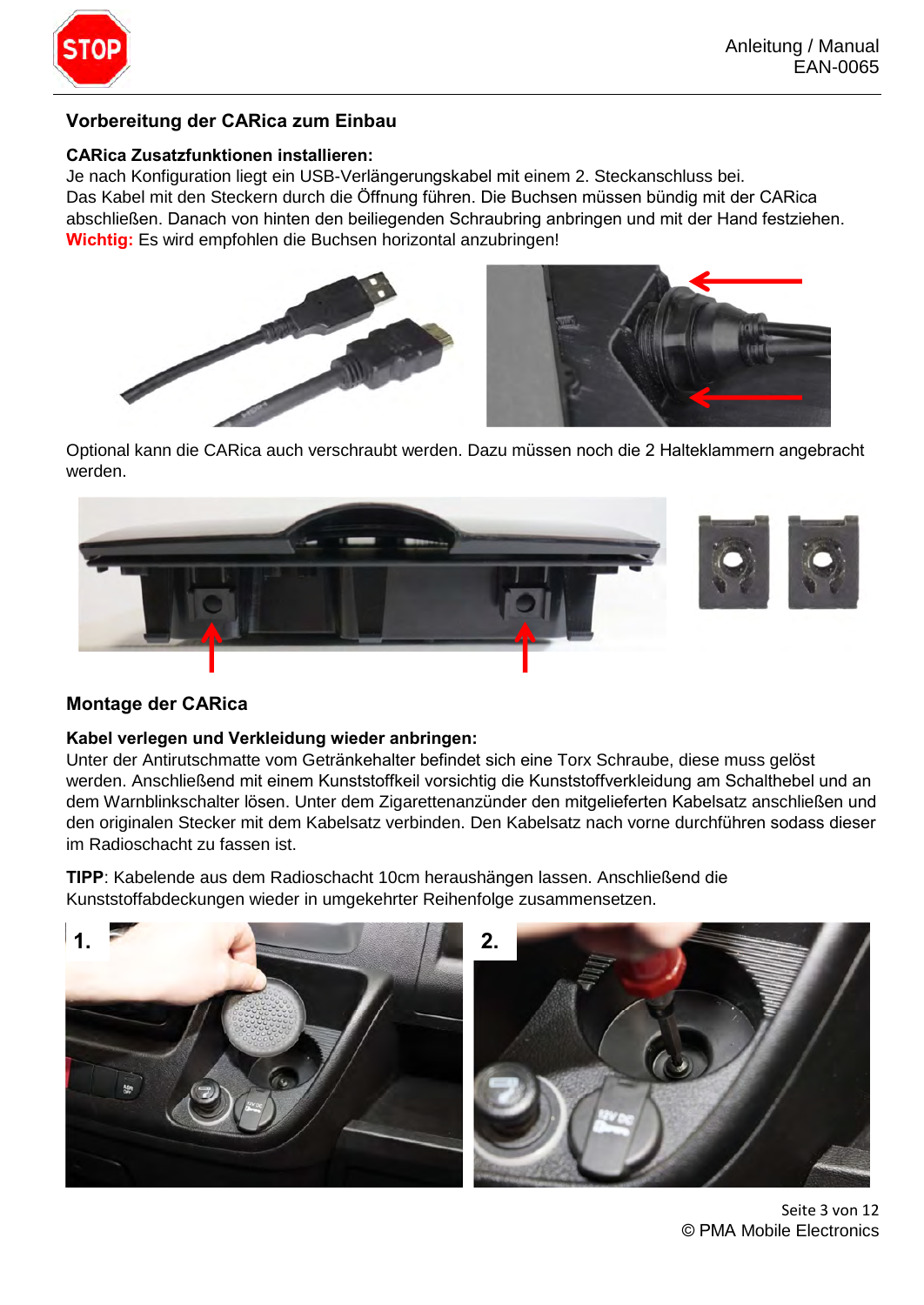



Seite 4 von 12 © PMA Mobile Electronics

© PMA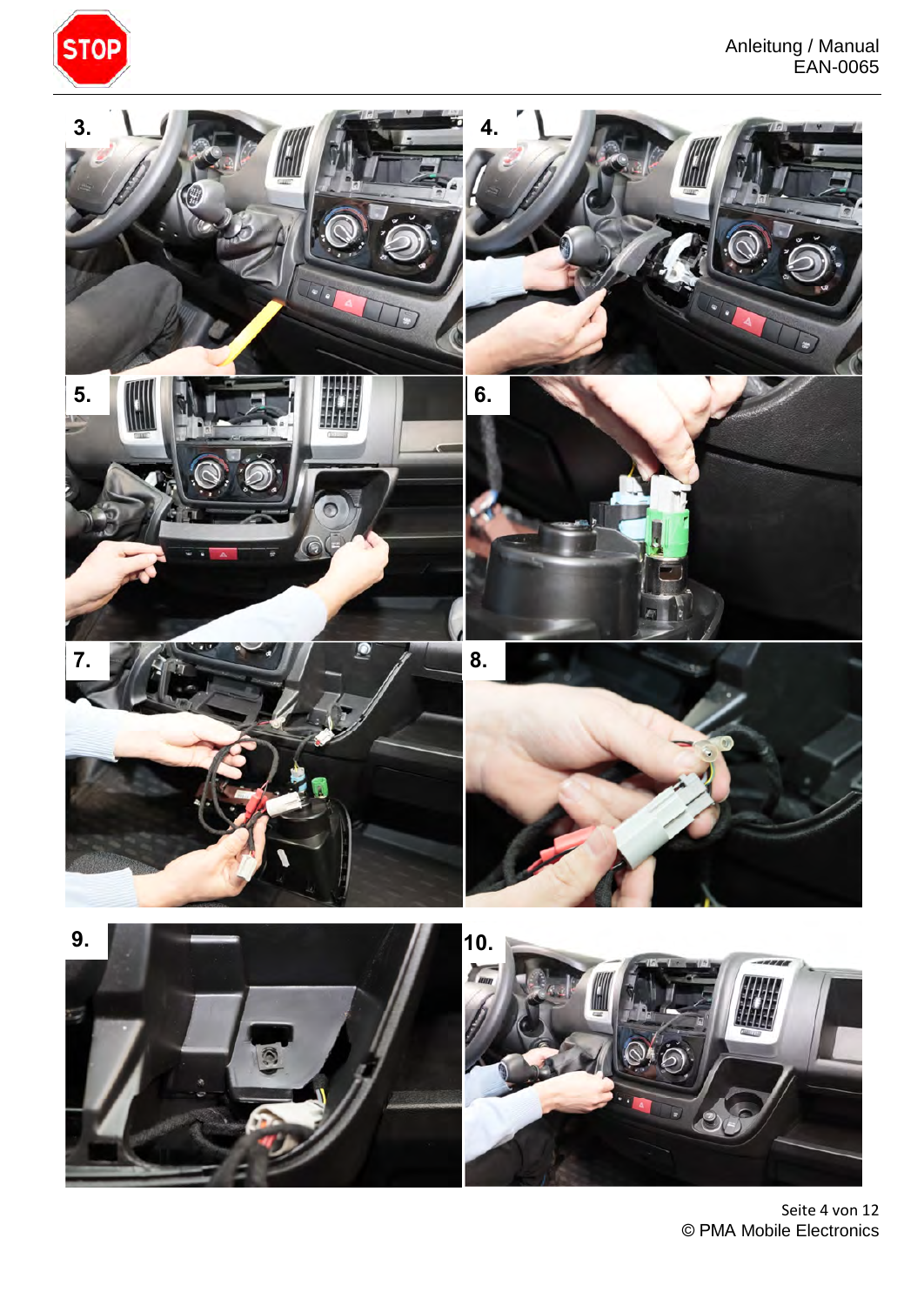

# **(Roof)**<br> **CARica anschließen und einsetzen:**<br> **CARica anschließen und einsetzen:**

Das Kabel von der CARica mit dem Kabelsatz im Radioschacht verbinden (Rotes Kabel mit rotem Kabel, schwarzes Kabel mit schwarzem Kabel verbinden).



Die Zusatzkabel anschlieflen und die CARica in die Aussparung des originalen Ablagefaches einsetzen. .<br>Die Zusatzkabel anschließen und die CARica in die Aussparung des orig<br>Hierzu zunächst die hintere Seite mit den Führungsstiften einführen.



Anschließend die vordere Seite hineindrücken bis die Halteklammern einrasten. Dabei ist darauf zu achten das die Halteklammern hinter der Querstrebe nach unten geführt werden. Siehe Bild auf der nächsten Seite

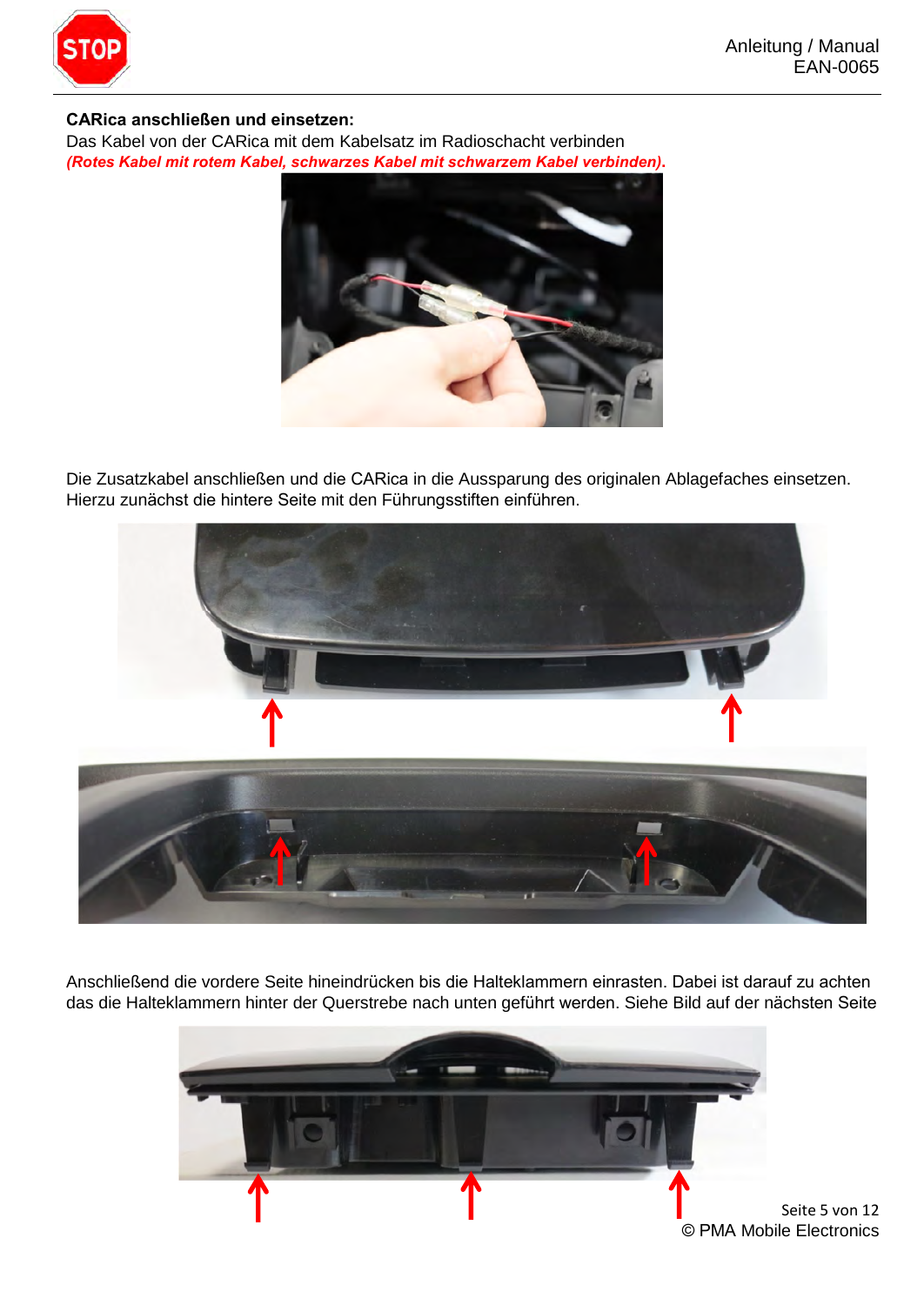





Optional kann die CARica mit den Originalschrauben verschraubt werden.

LED Anzeige:<br>Die LED kann ich 3 verschiedenen Farben aufleuchten. Folgend werden die Bedeutungen erläutert.



Nach erfolgreichem Funktionstest kann das Armaturenbrett in umgekehrter Reihenfolge wieder zusammengebaut werden. Die Schutzfolie der Anti-Rutsch-Pads entfernen.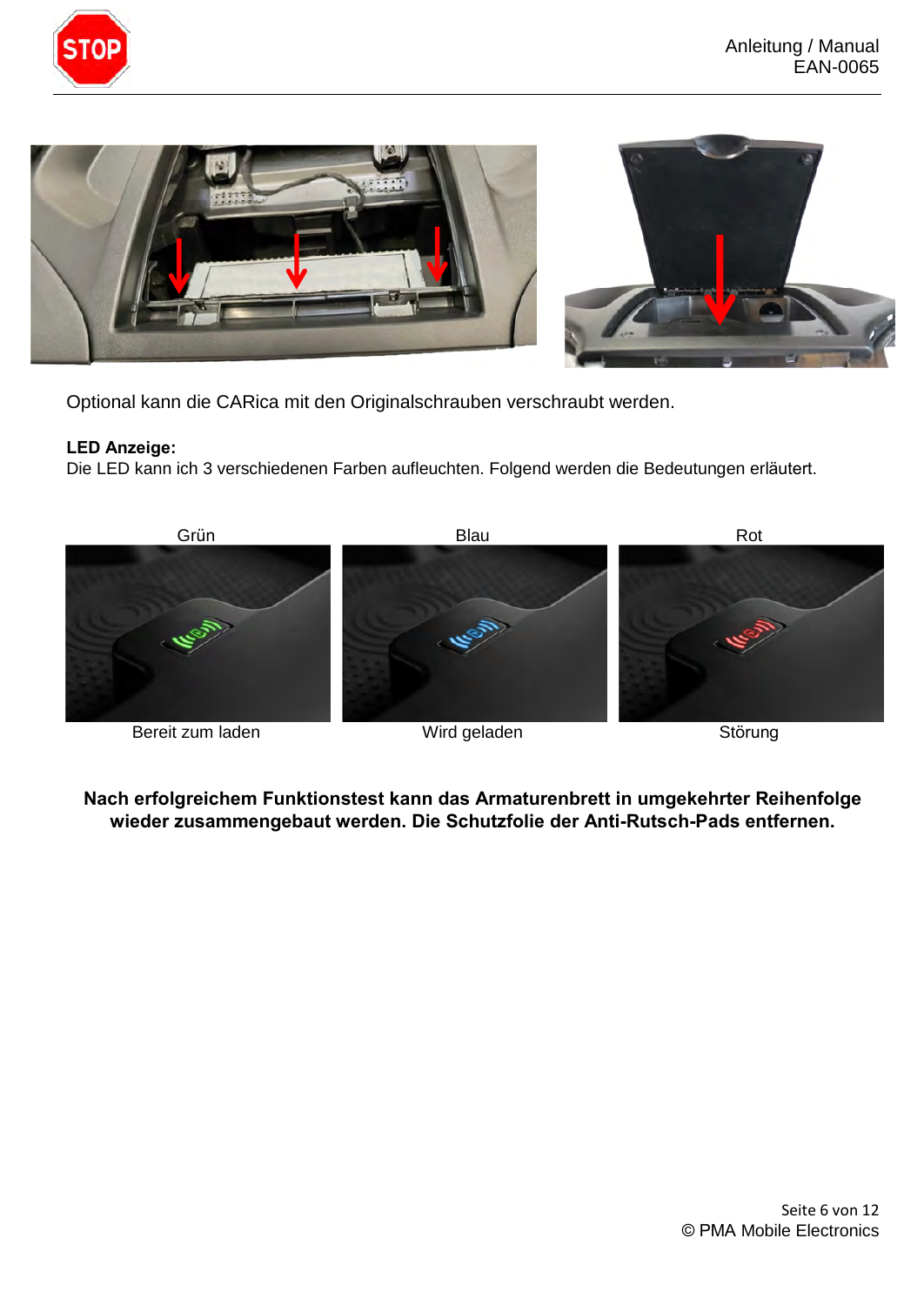

Before rebuilding the vehicle, the vehicle must be de-energized according to the manufacturer`s instructions. If, according to the factory information, the battery should not be disconnected, the vehicle **Charging Tray CARica Fiat Ducato Series 8**<br>Before rebuilding the vehicle, the vehicle must be de-energized according to the manufacture<br>instructions. If, according to the factory information, the battery should not be dis

#### **Removal procedure Fiat Ducato Series 8**

Remove the ventilation exhaust on the left and right side.







Loosen the 4 screws from the frame



Remove the frame with the pockets or remove the radio

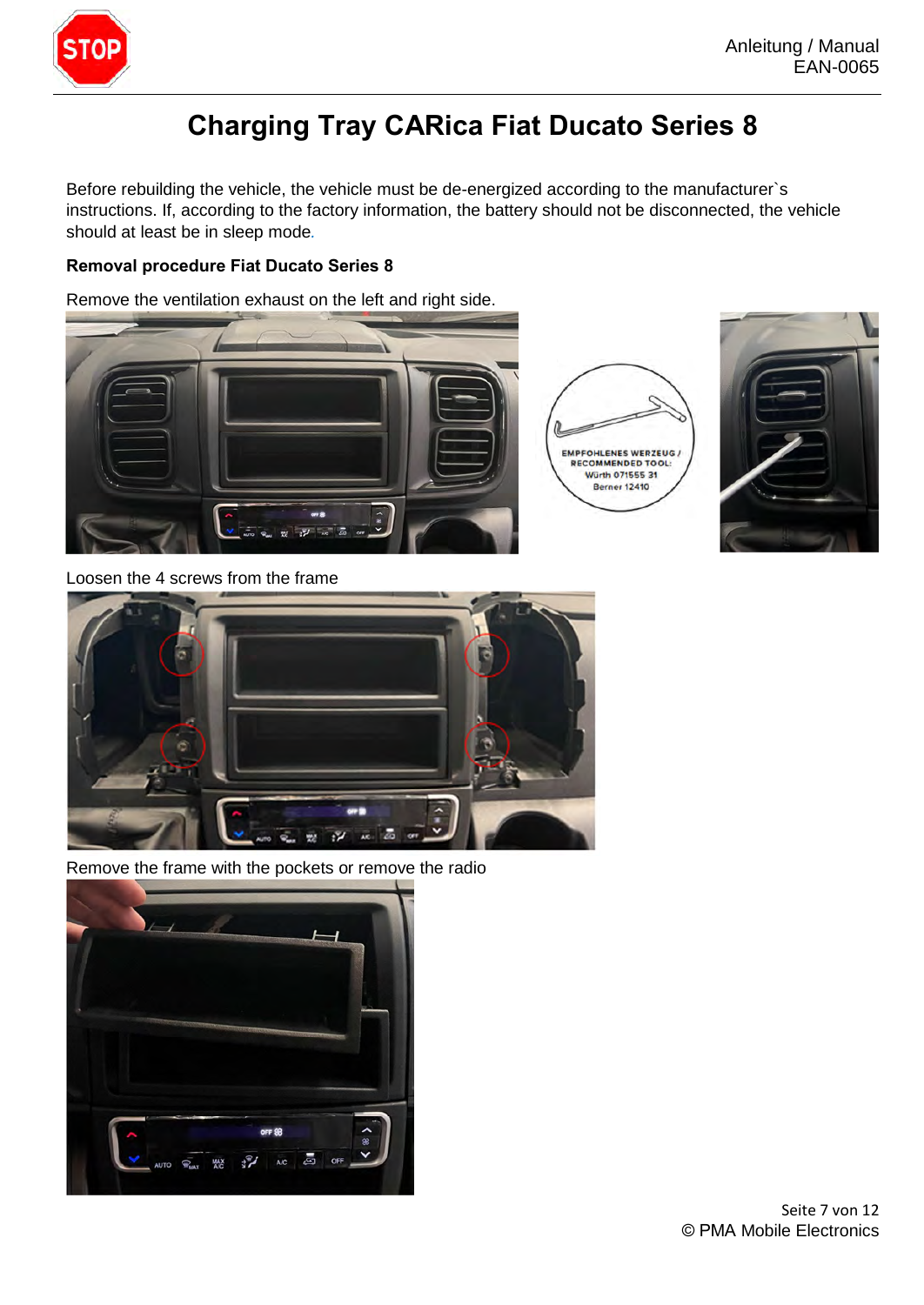

### **Remove the original tray**

#### **Removal procedure:**

Unscrew the 2 front-screws as shown with the red arrows below. After these screws have been taken off the tray can be simply released as shown in the pic below.





## **Remove the Paper pad- or Tablet holder**

#### **Removal procedure**

Unscrew the 2 front-screws located underneath the tablet holder. After that take off the ones placed in the rear (see red arrows below). Open the tablet holder to reach these screws easier. Once all screws have been removed it is easy to take this unit out.







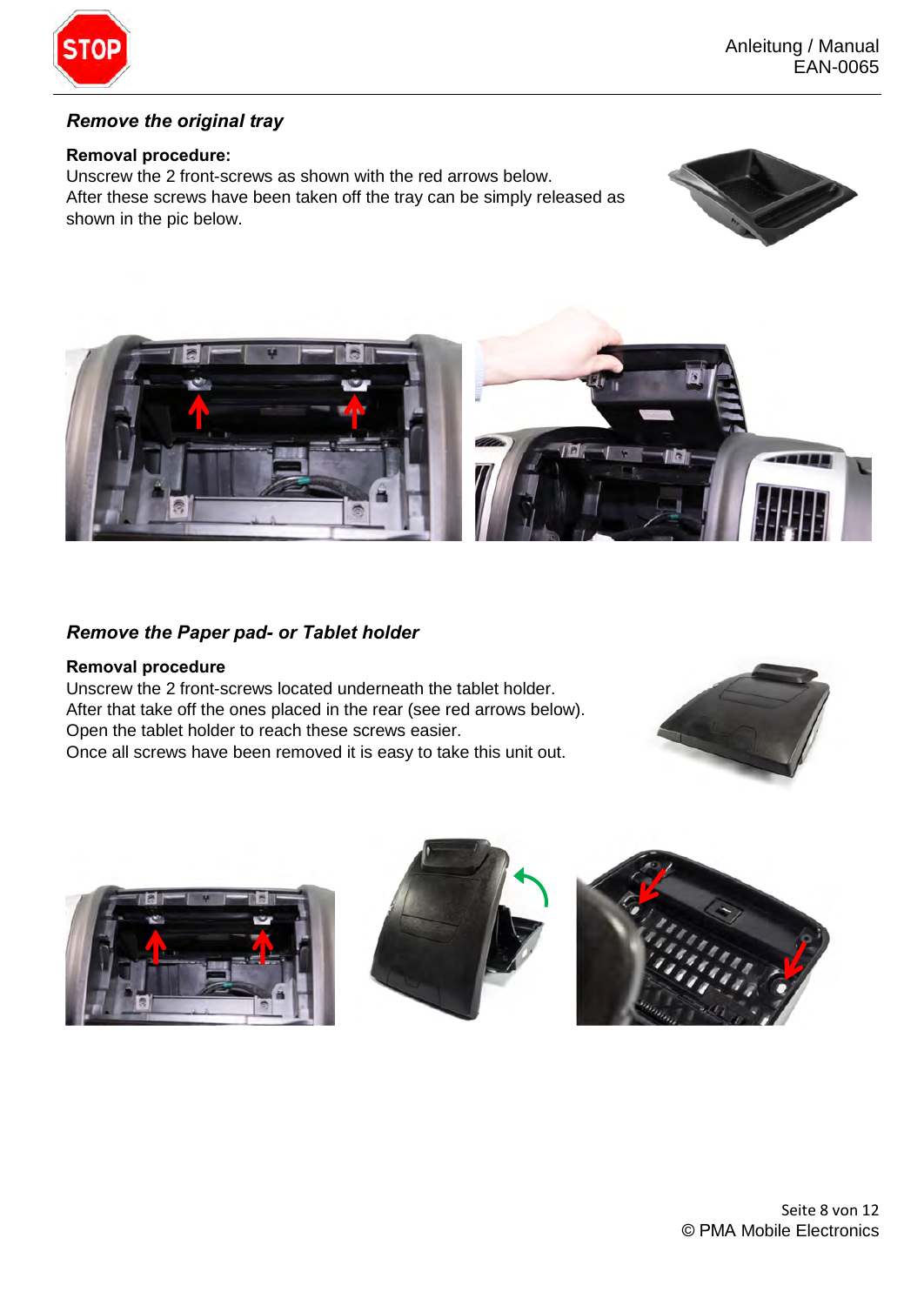

## **Preparing the CARica installation**

#### Install in first place the accessories:

Depending on the set configuration there is an extension wire included. Pull the wire with its connectors through the hole. The plugs have to be set flat with the charging unit. Use the enclosed screw ring from behind and tighten it safely by hand.

ATTENTION: It is recommended to fit the plugs in horizontal position!



Optionally, the CARica can also be screwed. To do this, the 2 retaining clips have to be attached



#### **Installation of the CARica unit**

#### Route the wires and re-fit the panels:

Unscrew the Torx-screw below the anti-slip-mat.

Unclip now with a panel trim remover carefully the plastics covering from the gear lever and the hazard switch panel. Install the T-cable harness with the harness connector of the cigarette lighter below the socket. Route the wire to the front of the radio dash-cut-out compartment.<br>**TIPP**: Cables should be secured in a way t socket. Route the wire to the front of the radio dash-cut-out compartment.

Reassemble the plastic covers in reverse order now. TIPP: Cables should be secured in a way to make sure they don't fall back inside the dashboard.



Seite 9 von 12 © PMA Mobile Electronics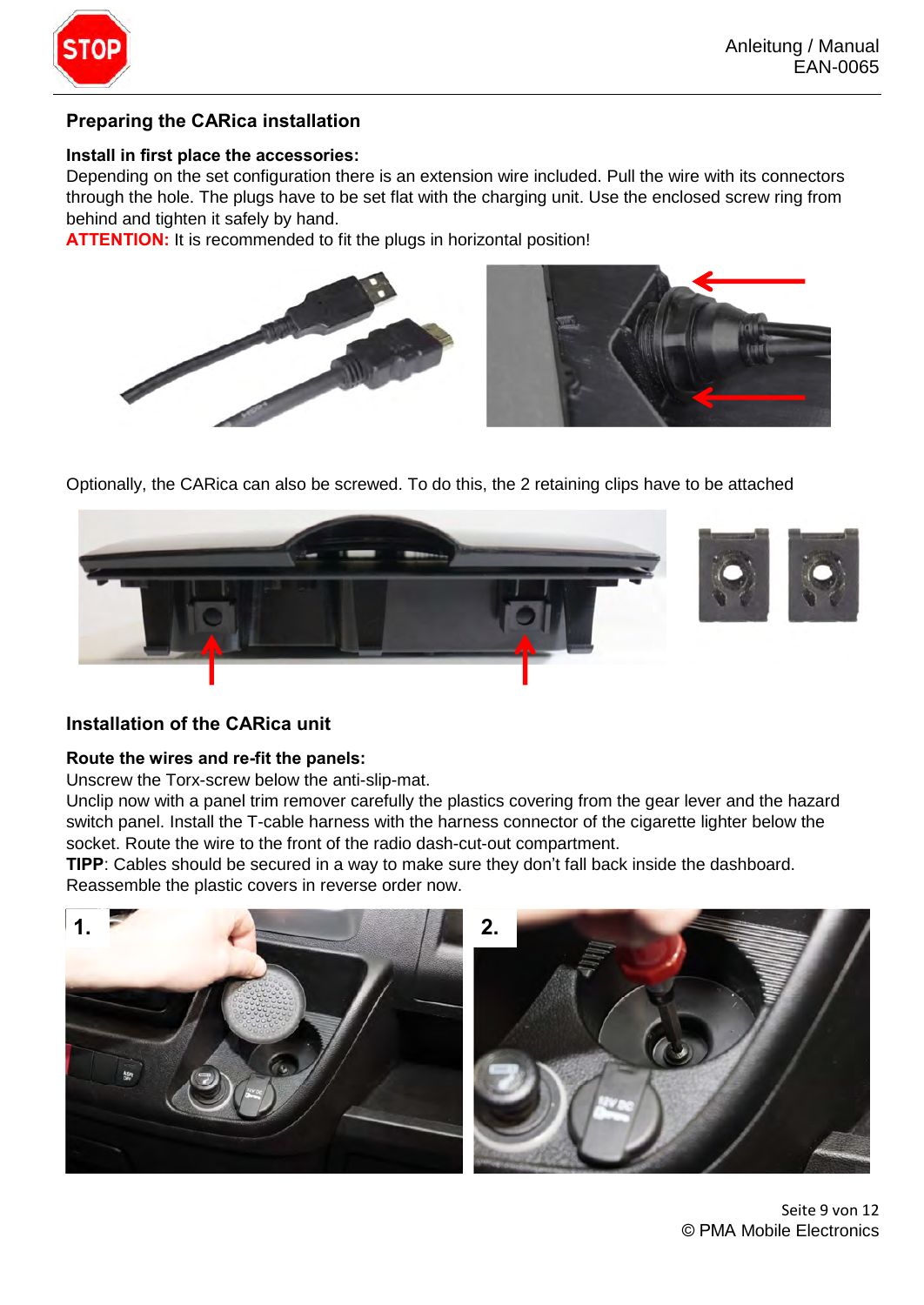



Seite 10 von 12 © PMA Mobile Electronics

© PMA

 $\mathcal{L}$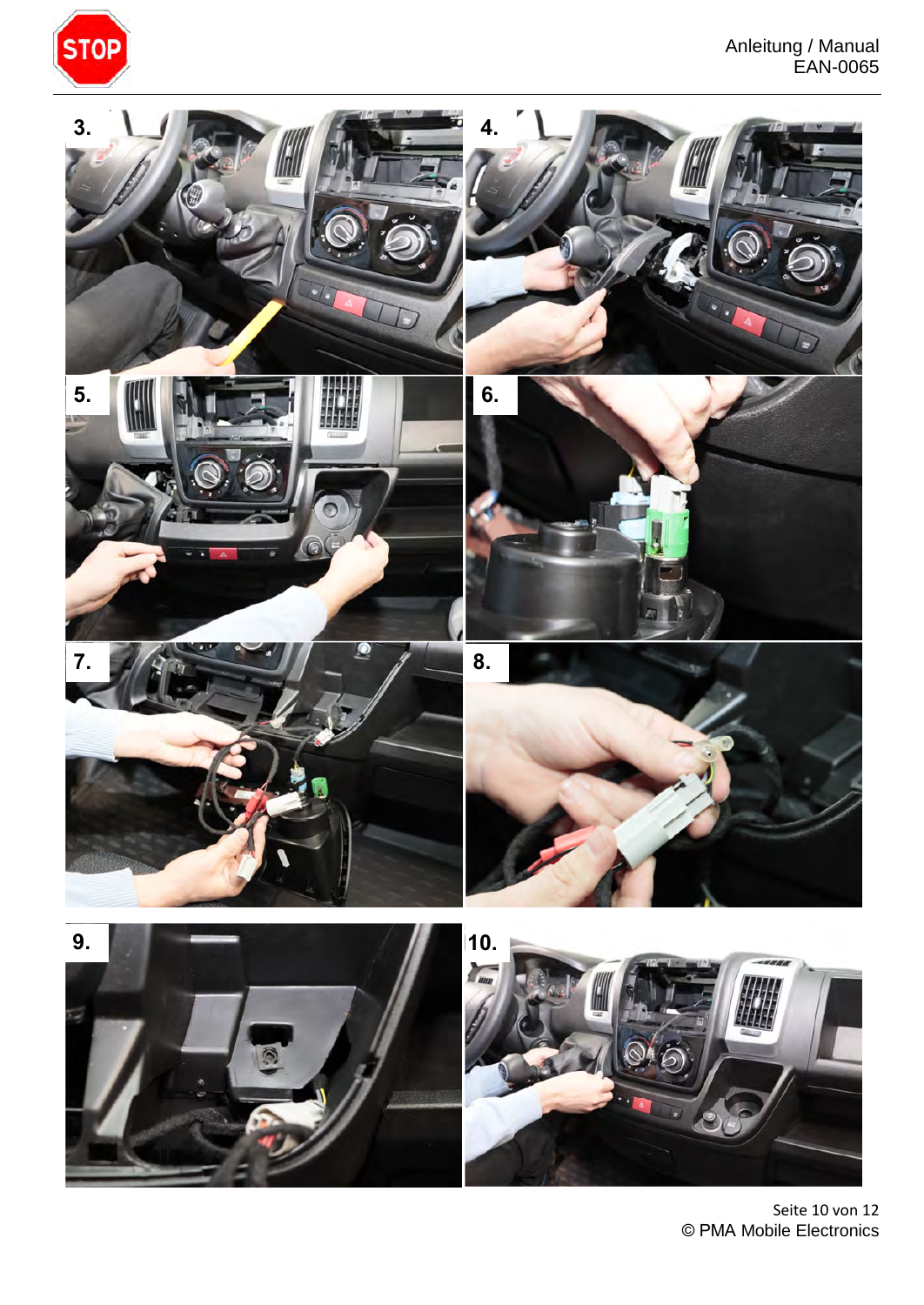

#### **Insert CARica in place and connect it:**

Then connect the CARica cables with the one routed from the cigarette lighter connection.<br>(Connect red cable with red cable & black cable with black cable).



Connect the additional cables and insert the CARica into the recess of the original storage compartment. First insert the rear side with the guide pins.



Then press in the front side until the retaining clips snap into place. It is important that the retaining clips are guided downwards behind the cross brace. See picture on the next page.